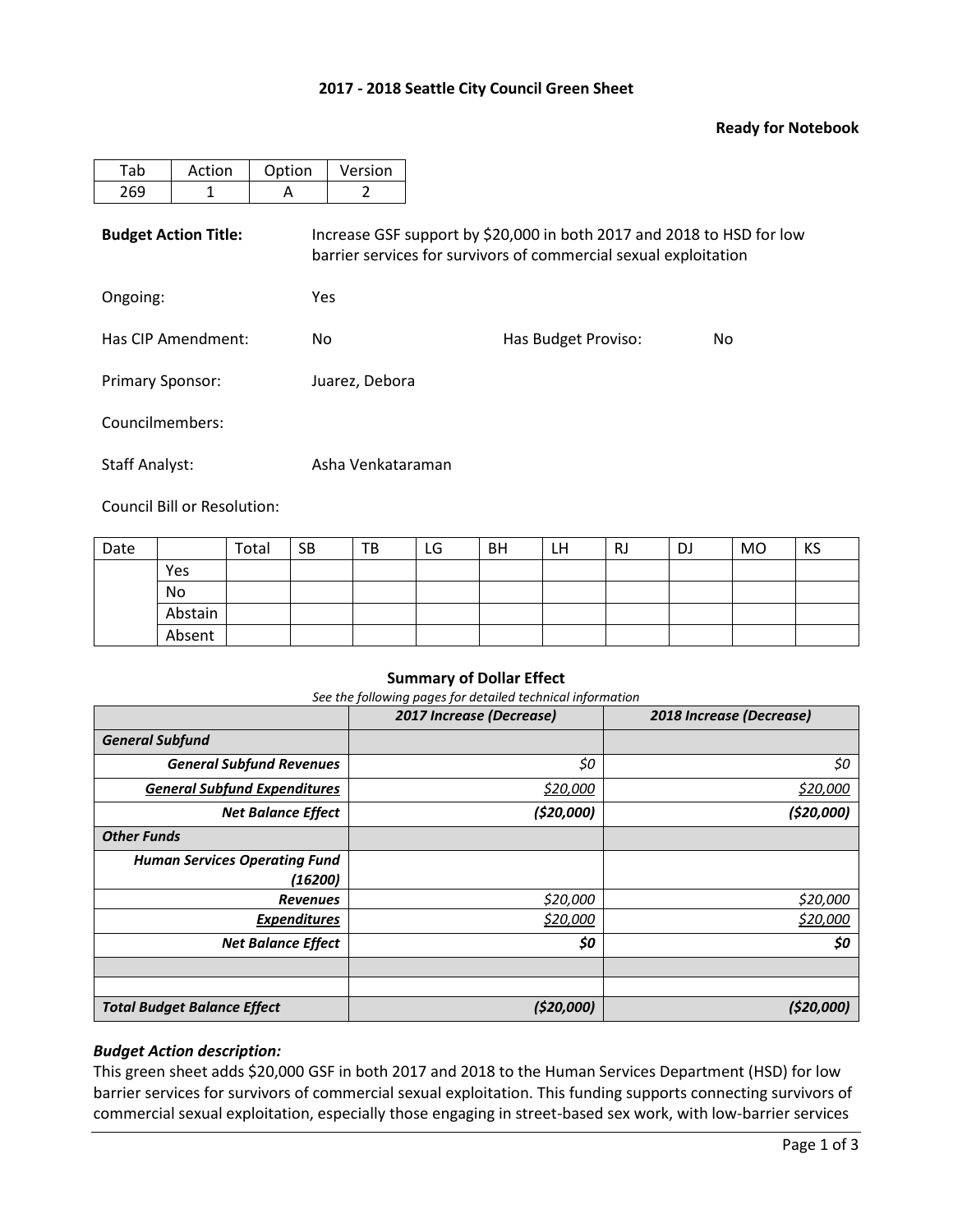| Action | Ontion | Version |
|--------|--------|---------|
|        |        |         |

including but not limited to housing, mental health and physical health interventions and treatment/recovery services.